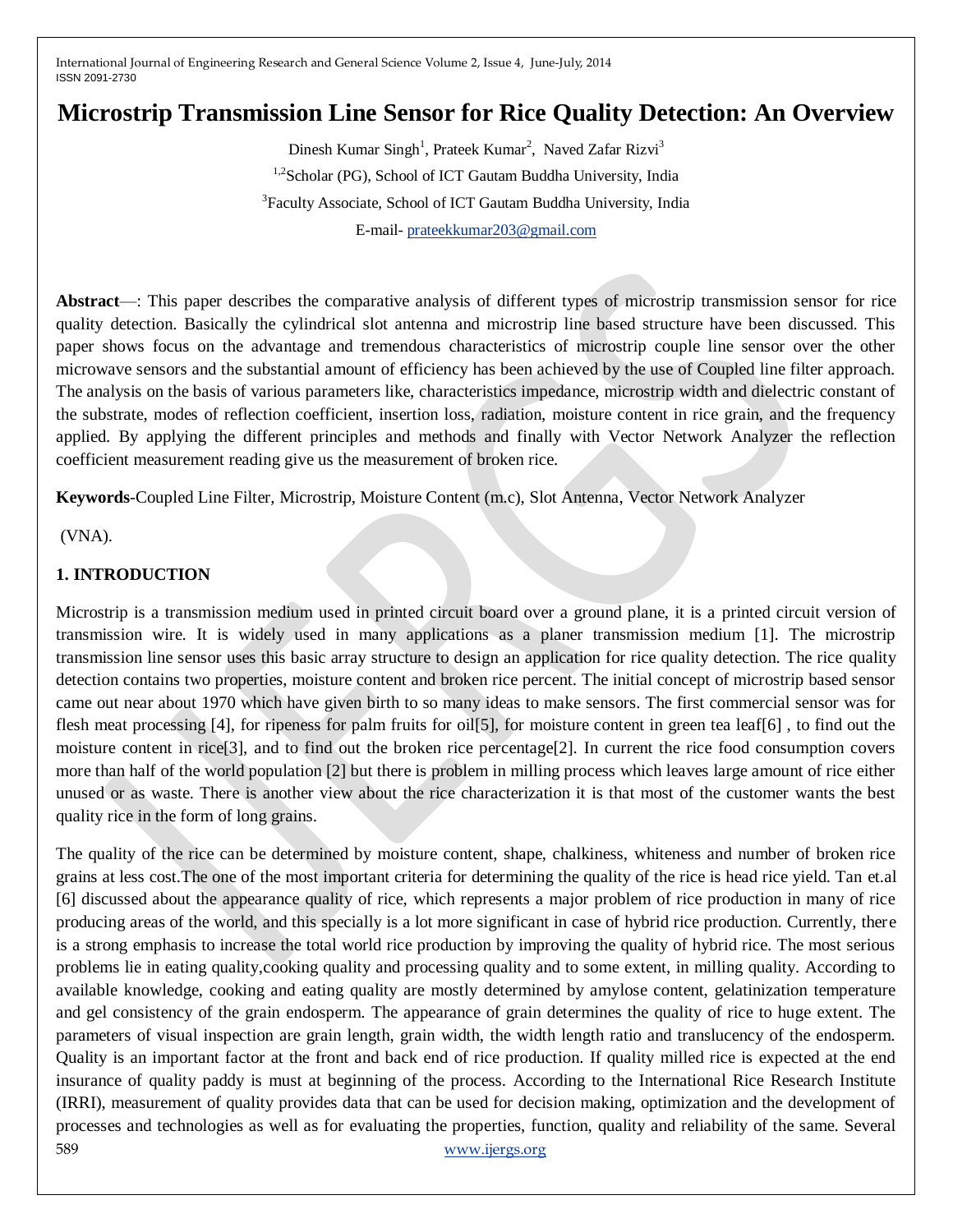interrelated features determine the quality of paddy which includes moisture content, purity, varietal purity, cracked grains, immature grains, damaged grains and discolored/fermented grains. These characteristics are governed not only by the weather conditions during production, crop production practices, soil conditions and harvesting, but also by the postharvest practices. Moisture content (MC) influences all aspects of paddy and rice quality, making it essential that rice be milled at the proper MC to obtain the highest head rice yield. IRRI said, Paddy is at its optimum milling potential at an MC of 14% wet weight basis. Higher moisture contents are too soft towithstand hulling pressure, which results in breakage and possible pulverization of the grain. Grain that is too dry is brittle and has greater breakage. MC and drying temperature is also critical, because it determines whether small fissures and/or full cracks can occur or not in the grain structure. Mixing paddy varieties can cause problems during milling, resulting in reduced capacity, excessive breakage, lower milled rice recovery and reduced head rice. Different sized and shaped grains makes it difficult to adjust equipment such as hullers, whiteners and polishers. This results in low initial husking efficiencies, a higher percentage ofrecirculatedpaddy,non-uniform whiteningand a lower quantity of milled rice. Grain size and shape, or the length-width ratio, is different for the varying paddy varieties. Long, slender grains typically have greater breakage than short, bold grains and therefore have a lower milled rice recovery. The dimensions to some degree dictate the type of milling equipment to be employed. Exposing mature paddy to fluctuating temperatures and moisture conditions can lead to the development of fissures and cracks in individual kernels. Cracks in the kernel are the most important factor contributing to rice breakage during milling [7]. This also results in reduced milled rice recovery and head rice yields. The amount of immature paddy grains in a sample greatly impacts the head rice yield and quality. The immature kernels are very slender and chalky, which results in excessive production of bran, broken grains and brewer's rice. Grain should be harvested at about 20% to 24% moisture or about 30 days after flowering. If the harvest is too late, grains are lost through shattering or dry out and are cracked during threshing, which causes grain breakage during milling. Milled rice is classified in groups based on the percentage of amylose:

•Waxy,1%to2% •Verylowamylose,2%to9% •Lowamylose,10%to20% •Intermediateamylose,20%to25% •High amylose,25% to 33%.

This paper gives an overview of different microstrip transmission line approaches being used describing the rice characteristic. One of the most famous of thecharacterizations is the moisture content characterization which has average threshold value of 12% [3] below which the rice grain will be considered as dried quality. This moisture content can be measured with the help of coupled microstrip line sensor. The coupled line application sensors are one of the most advance sensors in current sensing devices for rice moisture content.

## **2. DEVELOPMENTRELATED STUDIES OF MICROSTRIP TRANSMISSION LINE SENSORS**

## *Microstrip Model*

Microstrips are the printed circuit transmission medium, which are widely used in industrial electronics for PCB designing. As shown in figure 1 microstrip transmission line contains a substrate with dielectric material  $\varepsilon_r$ , conductor 1 with thickness t and width w. One of the most important properties of microstrip transmission line design is dielectric constant which is inversely proportional to the radiated power i.e. if we have to transfer maximum power to the load then the radiated power should be as less as possible. Microstrip transmission lines should be designed with a utmost care. The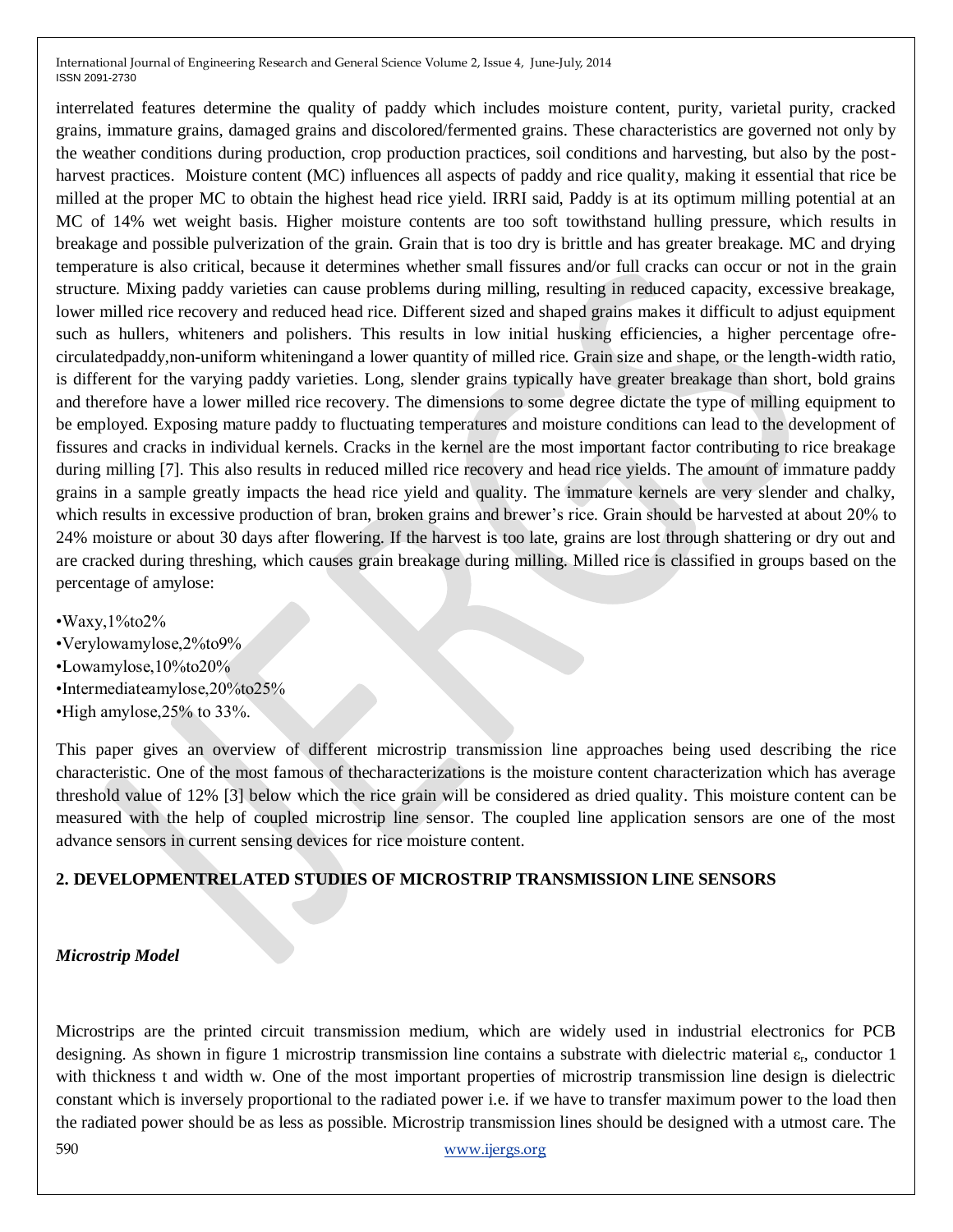basic structure of microstrip transmission line is fabricated on PCB or its fabrication process is similar to the Printed Circuit Board (PCB).



Fig: 1.Microstrip transmission line [1]

#### **Parallel Edge Coupled Microstrip Line model**

The parallel edge coupled line model consists of an array of microstrp transmission line in a manner for providing matching between the input impedance and the output impedance. In rice characterization the current approach is using resonator structure based filters to detect the moisture content and broken rice percent.A single band pass filter does not result in good filter performance with gradual pass band to stop band transitions, this gradual change can be overcome bycascading these building blocks which ultimately results in high performance filters [9]. The figure 2 shows the edge coupled filter.The filter structure consists of more than one pair of microstrip transmission line for matching input impedance to the output impedance.





Edge coupled microstrip transmission line exhibits the properties of even and odd mode characteristic impedance according to which different pair have the different width, separation and length which is shown in the figure as  $s_1, w_1, l_1, s_2, w_2, l_2, s_3, w_3, l_3$ etc. There are three kind of impedances in transmission medium which affects the structure (i) Characteristic impedance (ii) even mode impedance( $Z_{0e}$ ) (iii) Odd mode impedance( $Z_{00}$ ) [8,9]. Theeven and odd mode impedance of coupled microstrip line are determined by, using  $J_{i,i+1}$  characteristic admittance of J-inverters is given as,

$$
(Z_{0e})i, i+1=Z_0[1+Z_0J_{i,i+1}+(Z_0J_{i,i+1})^2]
$$
 (1)

$$
(Z_{00})i, i+1=Z_0[1-Z_0J_{i,i+1}+(Z_0J_{i,i+1})^2]
$$
 (2)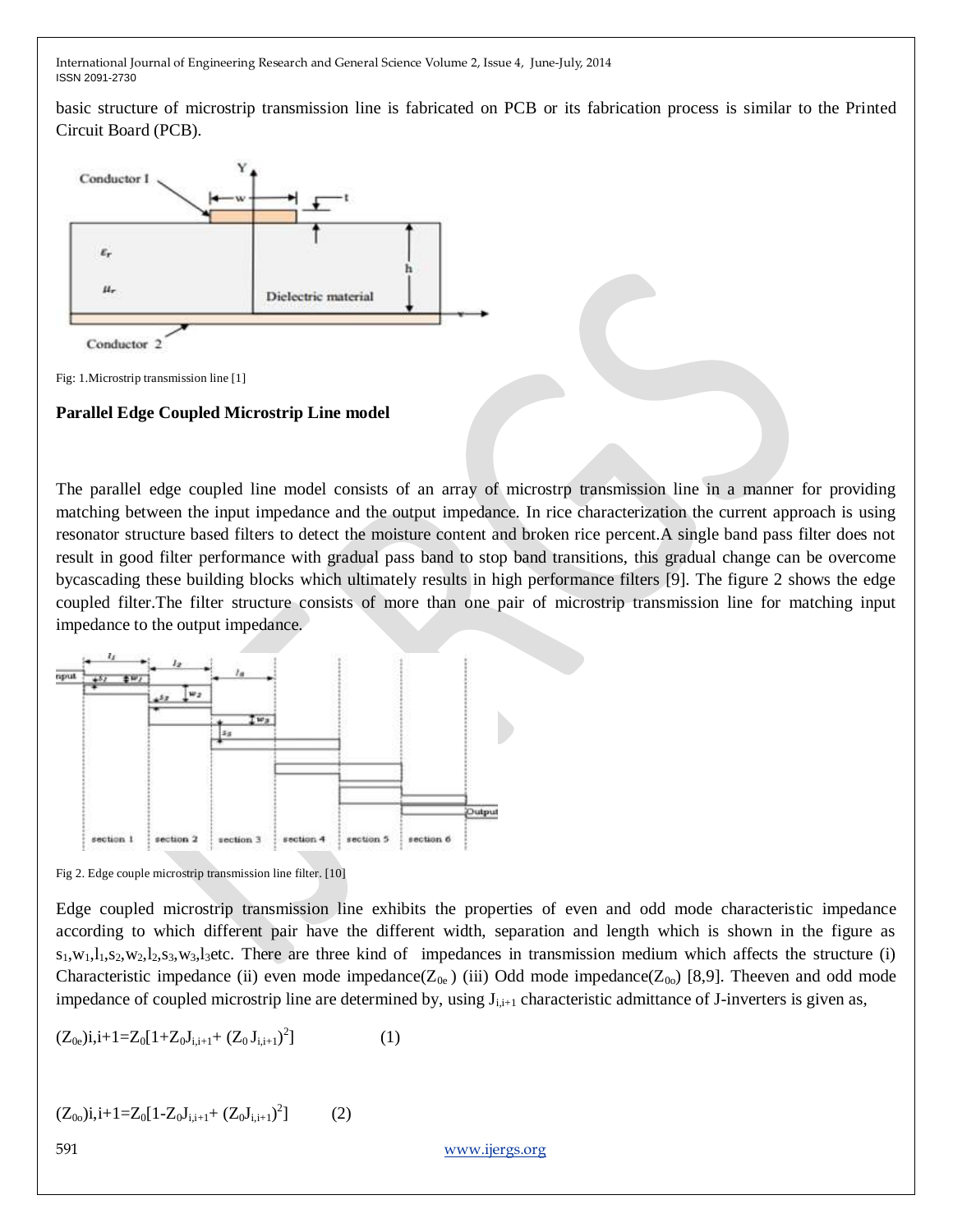In both the equations i ranges from 0 to n.

According to these even and odd mode impedance the width, space and physical length of the transmission line can be calculated. In the current scenario our main motto is to represent microwave methods which are used in rice characteristic detection so further detail of designing coupled microstrip transmission line filter is discussed in [8] and [9].

## **Microstrip Ring Resonator Sensor**

According to Semouchkina et.al [11] microstrip ring resonators are widely used in many microwave devices, particularly in filters, mixers, oscillators, and couplers. The interest of researchers and communication industry engineers to these structures has recently increased due to the application of ferroelectric thin-film substrates and high-temperature superconducting microstrip lines in ring resonator fabrication [12, 13].The efficient design of microwave structure usually depends on size, weight and quality factor.The current designs of microstrip ring resonator are small in size, light in weight and are of high quality because of the superconductivity in microstrips. Due to the sensitivity of the substrate to changes in dc electric fields these are also easily tunable. In order to successfully integrate new microstrip ring components into communication systems, it is very important to have a clear understanding of the resonance processes in ring resonators, and to model their responses adequately. This ring resonator approach is limited; as it cannot be used either for arbitrary microstrip geometries or for a large dielectric constant of the substrate, and is not appropriate for high frequencies. The geometrical view of microstrip ring resonator is shown in figure 3, in which the feed port, coupling port and resonator are shown with tags.



Fig 3. Microstrip Ring Resonator [14]

## **3.Comparative Study of Microwave Approaches For Rice Charecterization**

In this section we have studied and compared three well known rice quality detection microwave approaches.

#### **Cylindrical Slot Antenna Sensor**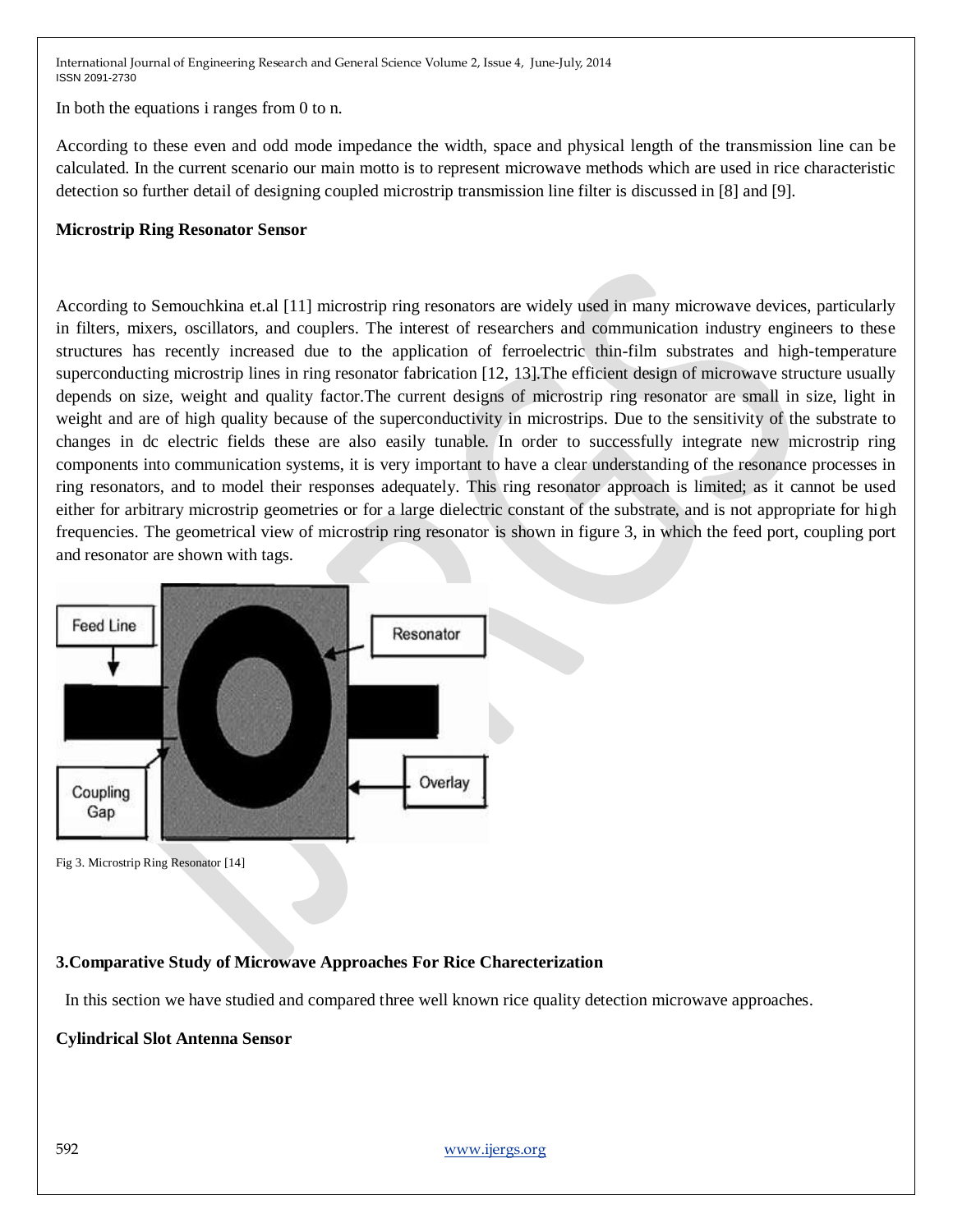You et al. [15] have discussed that cylindrical slot antenna approach to detect the quality of milled rice.They have used this approach to determine the quality on the basis of percentage of moisture content present in rice grain and the percentage of the broken rice. The methodology to detect the rice quality is to use the reflection coefficient of one or two slot antenna sensors of infinite ground plane in the frequency range from DC to 6 GHZ Vector Network Analyzer (VNA).Then the calibration equations have been generated to relate the reflection coefficient to the moisture content and broken rice percentage. Figure 4 shows this approach for single slot and couple slot antenna,



Fig 4. (a) Single slot sensor (b) Coupling slot cylindrical antenna sensor [15]

Initially the radiated wave from slot antenna spread around the mixture sample of rice and air. The low frequency, long wavelength signal is required to reduce the sensitivity of wave to the air gap between the rice grains. Thus shorter the wavelength tends to high frequency and tries to increase theair gap in the rice grain because the broken rice have high density and low air gap compared to the unbroken rice grain. Hence the different moisture quality depends on the air gap in rice grain and shows a different reflection coefficient with Vector Network Analyzer. In methodology they have used frequency range from 1 GHz to 13.5 GHz and rice sample were placed over the acrylic holder with a height of 30 mm for 6 hours at  $130^{\circ}$ C, then the moisture content can be calculated by following equation using the weighs of rice grain before dry and after dry  $m_{Before-Dry}$  and  $m_{After-Dry}$  [16],

$$
m.c=\frac{m_{Before\_Dry}-m_{After\_Dry}}{m_{Before\_Dry}} \times 100\%
$$
 (3)

so five varieties of rice contents have been measured in this DCto 6 GHz frequency range [15]. The moisture content is measured between 12- 16%.

#### **Wide Ring Sensor**

 Mun et.al [2] have discussed that conventional microstrip ring with loose coupling exhibits a high insertion loss of about 10 dB at the resonant frequency [Chang and Hsieh, [16]). When a signal is transmitted through the microstrip ring with high insertion loss, the transmitted signal will become very low. Because of this drawback the transmission quality of signal becomes very weak and low quality or low cost signal usually not detects these signals. Figure 6 shows the microstrip wide ring structure with SMA connector for providing feed through coaxial transmission lines with width of the ring  $W_r$ , width of the feed line  $W_f$ , length of the feed line l, inner radius of the ring  $R_i \&$  outer radius of the ring  $R_{\rm o}$ .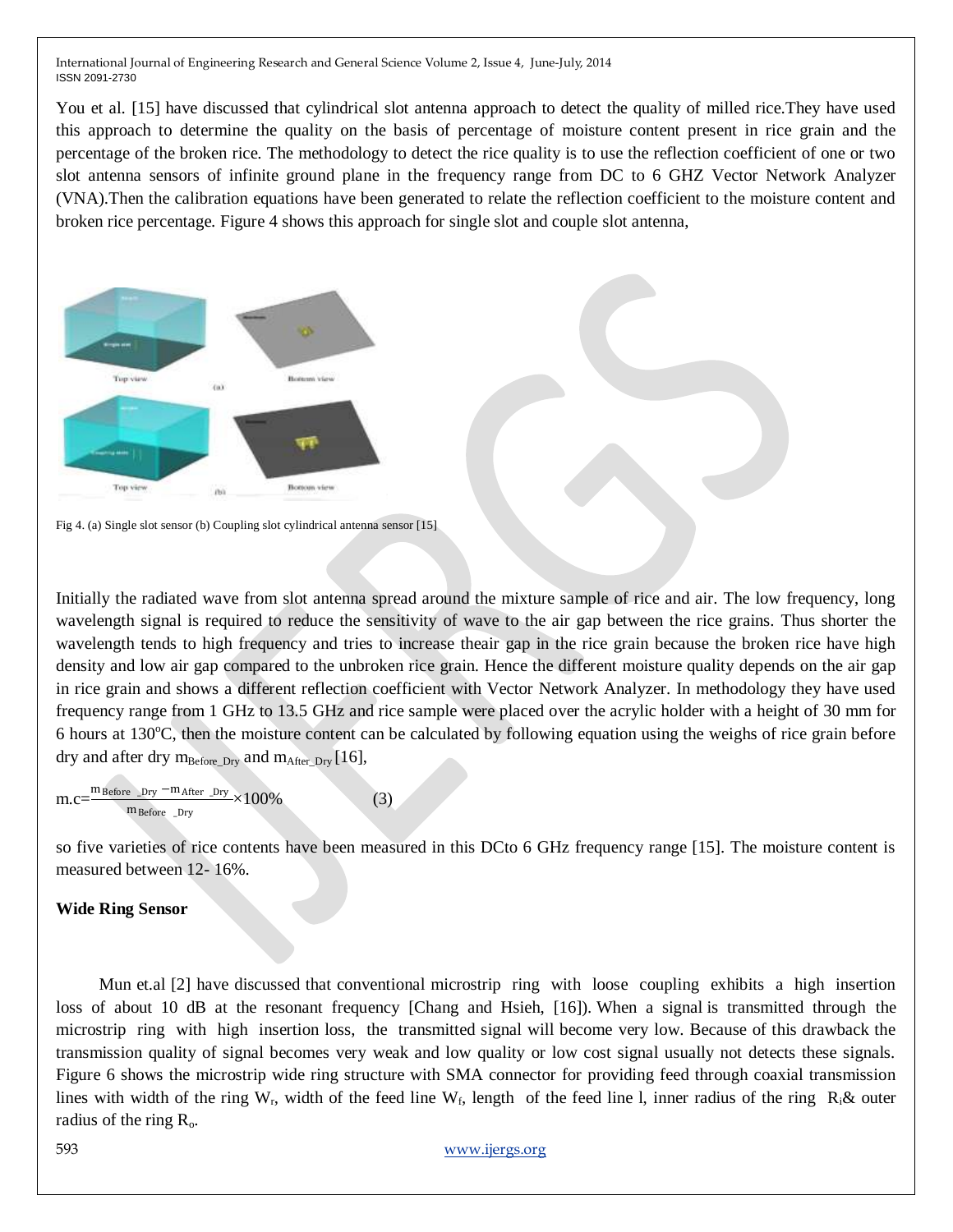

Fig 6. Wide-ring sensor [2].

Hence the new microstrip ring sensor designed by the researchers has low insertion loss and high reflection coefficient. It is designed to operate within a frequency range from 1 GHz to 3 GHz and exhibit low insertion loss for the percentage of broken rice grain determination. Both sensors operate at a relatively low frequency, within 1 GHz to 3 GHz, which can reduce the cost when compared with other devices that operate at a higher frequency. The microstrip ring is designed to have a wide ring in order to provide a relatively large contact area with the rice grains. Also, the 50  $\Omega$  feed lines are directly coupled with the ring to realize low insertion loss at the resonant frequency. Moreover, calibration equations for both sensors at selected frequencies are developed based on the relationship between the percentage of BR with corresponding measured magnitude and phase of transmission coefficient. The minimum insertion loss for wide-ring sensor is close to 0.67 dB or |T| equal to 0.93, while the minimum insertion loss for a couple-line sensor is close to 1.81 dB or  $|T|$  equal to 0.81 the experimental result for wide ring microstrip sensor shows that  $|T|$  magnitude of transmission coefficient increases gradually as the BR percentage increases within the frequency range from 1.80 GHz to 2.28 GHz but reverses from 2.38 GHz to 2.52 GHz, while  $\phi$  decreases with the increase in percentage of BR in the frequency range of 1.80 GHz to 2.60 GHz. The selection of frequency was determined by the largest changing rate of the  $|T|$  and  $\phi$  with respect to frequency within the sensitive frequency range. The sensitive frequency range for a wide-ring sensor is within 1.80 GHz to 2.28 GHz and 2.38 GHz to 2.52 GHz. Also, the sensitive frequency range for a coupled-line sensor is within 1.80 GHz to 2.10 GHz and 2.20 GHz to 2.42 GHz. Calibration equation relates the percentage of broken rice with the magnitude and phase of transmission coefficient for the wide-ring sensor at different frequencies. The calculation of broken rice percentage is shown in the following table1 as,

Table 1. Calibration equations for broken rice calculation using wide ring sensor [2]

| Measured<br>Parameter T | Freque<br>ncy(GH<br>Z) | <b>Calibration Equations</b>                                        | $R^2$  |
|-------------------------|------------------------|---------------------------------------------------------------------|--------|
| T                       | 1.93                   | BR=119781.53452 T <sup>2</sup> -75620.06268 T + 11911.59888         | 0.8288 |
|                         | 2.50                   | BR=14451.77159 T 2-24678.18077 T  + 10283.96782                     | 0.7400 |
| $\phi$                  | 1.93                   | BR=7873.941656 <sup>2</sup> - 29444.118546 + 27510.22726            | 0.8028 |
|                         | 2.50                   | BR= 5479.77309 $\phi$ <sup>2</sup> + 7234.81986 $\phi$ + 2382.18976 | 0.8740 |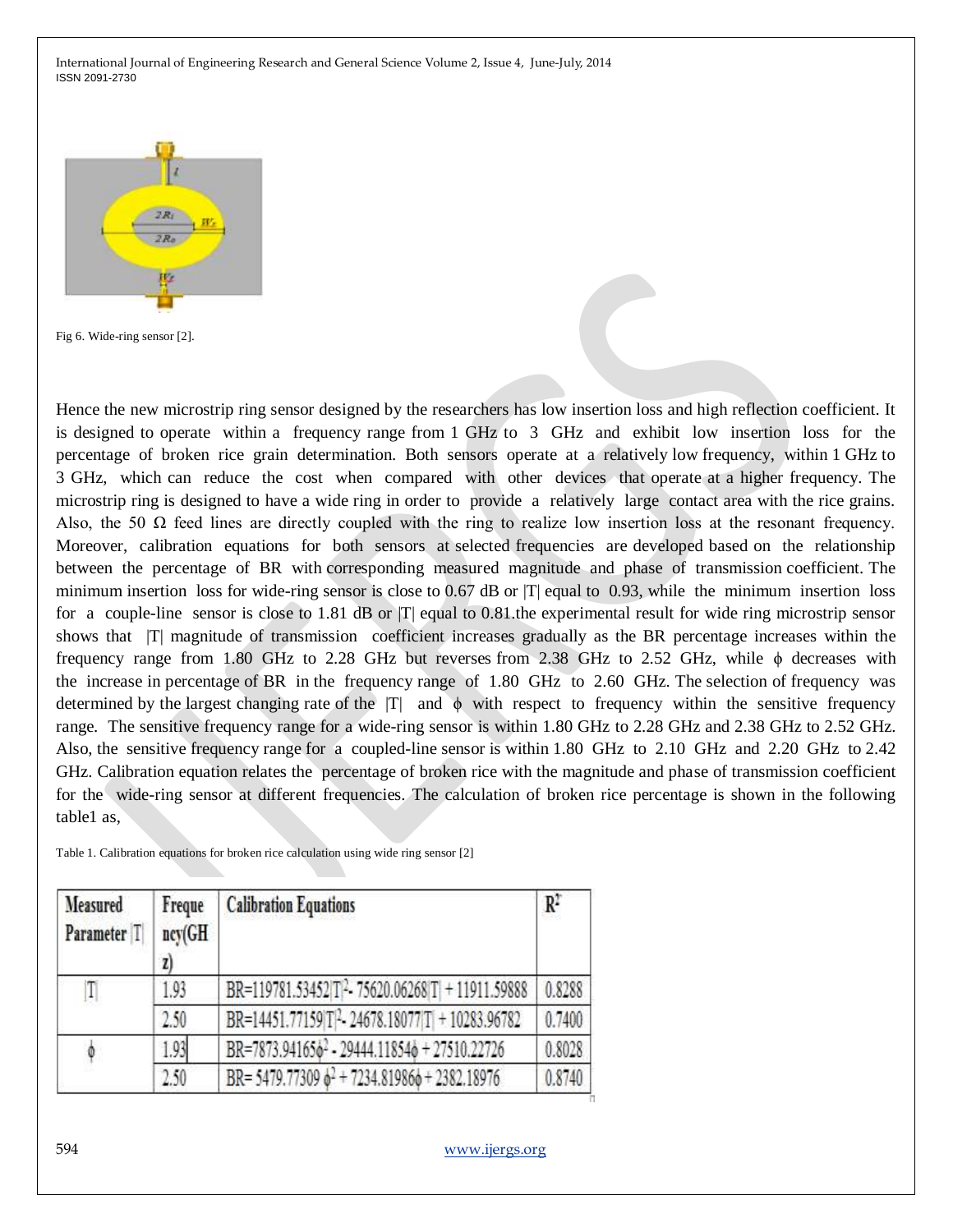The principle of wide ring sensor says that in free space the particular frequency of microstrip depends mainly on the effective permittivity  $\varepsilon_{\text{eff}}$  and the mean circumference of the conductor ring. The resonant frequency of the ring sensor can be approximated by using the mean radius of ring r, with n number of modes and where speed of light is c,

$$
f_r = \frac{nc}{2\pi r \sqrt{\text{seff}}}(4)
$$

The  $\varepsilon_{\rm eff}$  is affected by the parameters like dielectric constant of substrate  $\varepsilon_{\rm r, sub}$ , width of the ring Wr, thickness of substrate h, and dielectric constant of the material that covers the ring sensor  $\varepsilon_r$ .

$$
\varepsilon_{\text{eff}} = \frac{\varepsilon r, \text{sub} + \varepsilon r}{2} + \frac{\varepsilon r, \text{sub} - \varepsilon r}{2} (1 + 12 \frac{h}{Wr})^{-0.5} (5)
$$

When the ring sensor is fully filled with air, then  $\varepsilon$  is equal to 1. Whereas, if the ring sensor is overlaid with rice grain, the ring sensor will produce a resonant frequency shift and a broadening of the resonance curve (a change in the transmission coefficient) when compared to free space. The  $\varepsilon_r$  relates with the capability of energy storage in the electric field in the material (Nelson and Trabelsi, [17]).

# **Coupled Line Sensor**

A microstrip coupled-line has been widely used in the filter application. It can be employed as a band pass filter with low insertion loss and can be easily designed at any desired centre frequency. Besides this, it offers an attractive physical dimension that is small in size, light in weight and easy to fabricate. Although a microstrip coupled-line exhibits many advantages, it has not been applied to the determination of the percentage of broken rice [2, 3]. The measurement parameter for the study of these sensors is reflection/transmission method.

The method contains different order or we can say the higher order coupled transmission line design. Yeow et.al [3] has given the comparative design of  $2<sup>nd</sup>$  order and  $4<sup>th</sup>$  order microstrip couple transmission line band pass filter. As discussed in coupled line filter sensitivity is greater than wide ring microstrip filter. The 2<sup>nd</sup> order couple line filter has less sensitivity compared to the  $4<sup>th</sup>$  order filter. The  $2<sup>nd</sup>$  order filter have less number of coupled microstrip transmission line compared to  $4<sup>th</sup>$  order filter hence it will provide less area for rice grain sensing whereas  $4<sup>th</sup>$  order filter provides large area for rice grain sensitivity. The 2<sup>nd and</sup> 4<sup>th</sup> order filter structure design have been shown in figure 7 using [2, 3] as



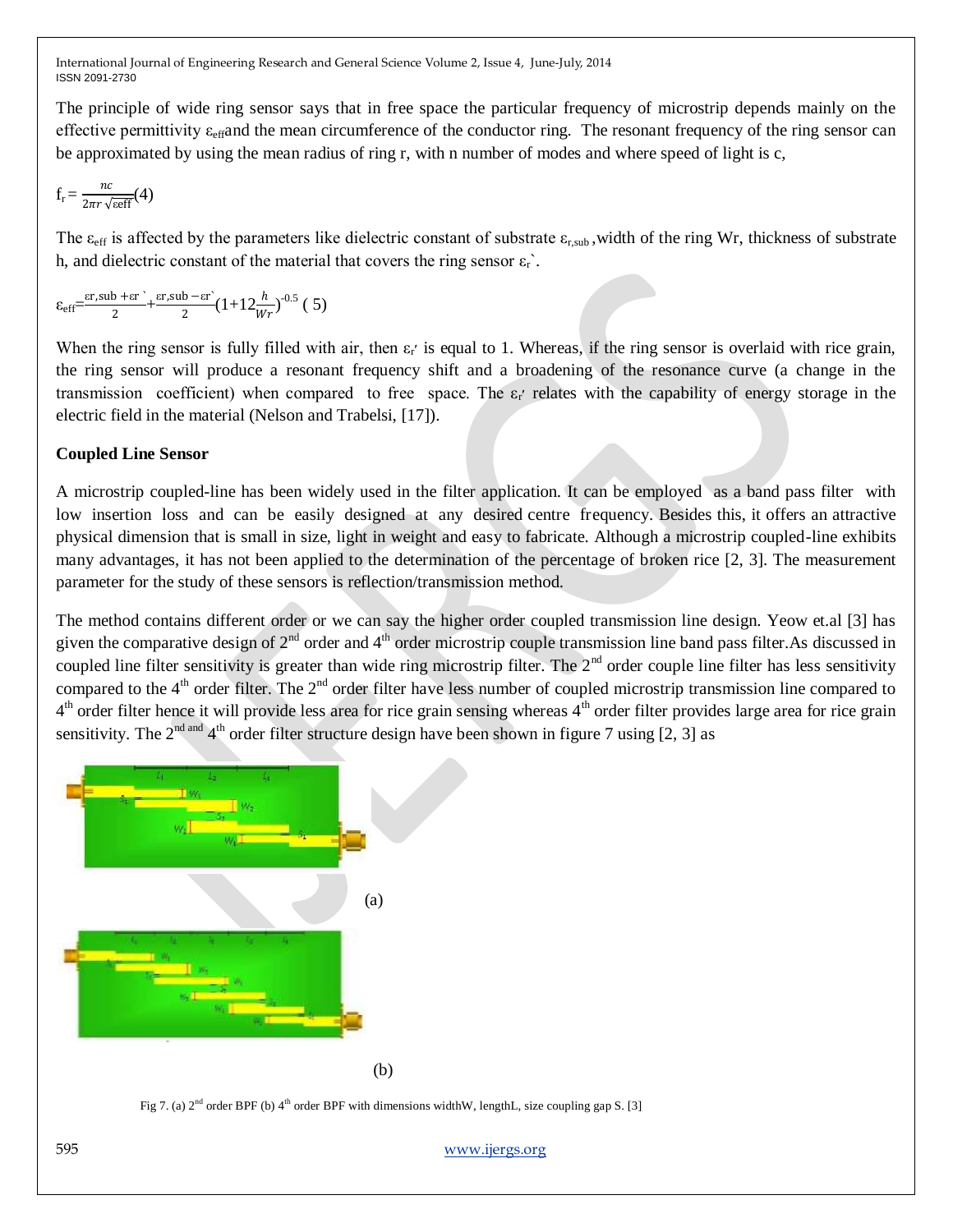The measurement techniques for rice moisture content uses an E5071C Network Analyzer at frequency range 1.5 GHz to 3GHz.Before measurements, the two port calibration of both the ends of the coaxial cable have been done using calibration kits. So finally to measure the quality of the milled powder rice sample placed in acrylic holder sensor with 15mm height.Experimental setup for both wide ring and microstrip sensor has been shown in following figure 8.



Fig8. Experimental setup for wide ring and coupled microstrip line resonator [2]

The part of the experiments shows that the  $4<sup>th</sup>$  order filters have higher sensitivity than  $2<sup>nd</sup>$  order. The following conclusion have been found in [3]

Higher order filter have higher density compared to the lower order filter.

The reflection coefficient  $\Gamma$  and transmission coefficient  $\Gamma$  depends on the order of the filter deign.

Different substrate properties are used for PCB based microstrip filter design. Each substrate shows different properties of transmission and reflection coefficient.

Rice powder should be use for measuring the moisture content in the place of rice grain.

So we have studied the different approaches microwave sensor design for rice quality detection. There comparison given in following table 2.

Table 2. Microwave Sensor Model Comparison

| <b>Microwave Parameters</b> | Cylindrical slot antenna<br>model                                       | Wide<br>Ring<br>microstrip<br>model                                                         | Couple microstrip line                         |
|-----------------------------|-------------------------------------------------------------------------|---------------------------------------------------------------------------------------------|------------------------------------------------|
| Reflection coefficient      | Tt.<br>reflection<br>measures<br>coefficient for couples lot<br>antenna | Its reflection coefficient<br>based on the reflection<br>ring reflection from rice<br>grain | Reflection coefficient is<br>high among three. |
| <b>Frequency Range</b>      | 1 GHz to 13.5 GHz                                                       | 1GHz to 3 GHz                                                                               | 1.5 GHz to 3 GHz                               |
| Sensitivity                 | Less sensitivity                                                        | Higher than slot antenna                                                                    | Higher among three                             |
| Cost                        | High                                                                    | Less                                                                                        | Less                                           |
| Broken Rice(%)              | $0-100$                                                                 | $0-20.0-40.0-100$                                                                           | $0-20.0-40.0-100$                              |
| Average Error (%)           | Unknown                                                                 | 2.32, 3.79, 8.97                                                                            | 9.57, 9.59. 9.88                               |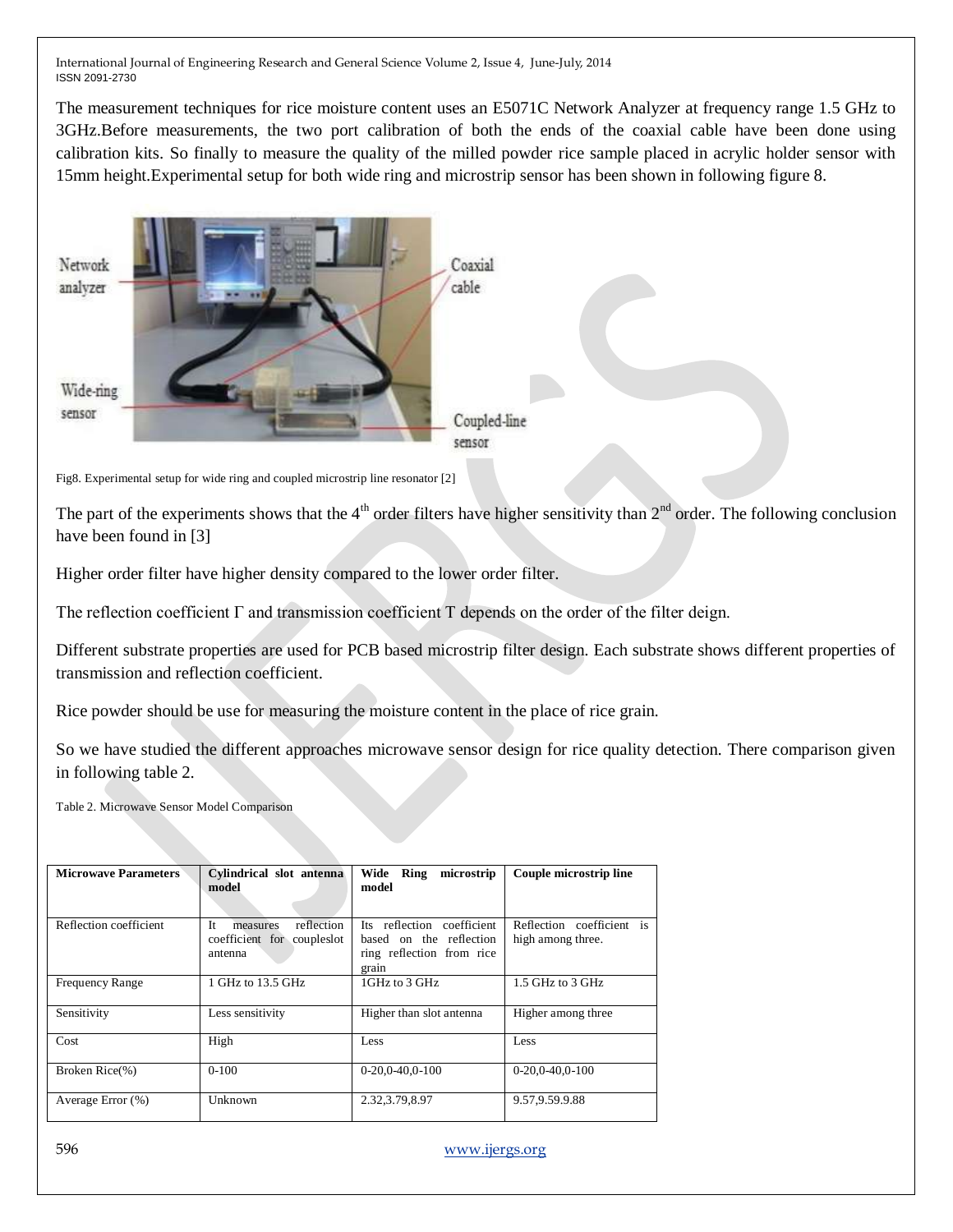| Complexity | Simple | Simple | Simple |
|------------|--------|--------|--------|
| Speed      | Fast   | Fast   | Fast   |

Above table gives an overview of different microwave sensor approach for rice quality detection and concludes thatmicrostrip transmission line approach is better to design sensor devices for rice quality detection.

#### 4. **Conclusion**

The increasing technologies to measure the quality of food are making the human work easier and faster. The rice quality measurement is a big question in current industry, because conventional methods are not so fast and not easy to implement. The slot antenna pair is was probably the first microwave broken rice detection techniques which works for both moisture content and broken rice measurement. But the drawback is in the frequency range as it works on higher frequency which makes it less suitable for rice detection. The other approach is microstrip approach in which there are two approaches one is wide ring sensor and other one coupled line transmission approach. Both are good in their mechanism. But couple line approach is more sensitive than the wide ring microstrip. These microstrip line approach use average frequency 1- 3 GHz which makes it less expensive. Hence, finally we can conclude that the microstrip line approach should be used to make more and more sensors. In futurewe can design  $5<sup>th</sup>$  order edge coupled transmission line for finding out the moisture content using a rice powder sample because it will result in an increased reflection coefficient .**Acknowledgment**

We would like to thank our guide Mr. Navaid Zafar Rizvi., School Of ICT, Gautam Buddha University, who guided us to complete this work and also would like to thank everyone who supported us to achieve the target.

## **REFERENCES:**

[1] Mukesh Kumar, Rohini Saxena, and Arman Alam Ansari "A Survey on Theoretical Analysis of Different Planer Transmission Lines" International Journal of Advanced Research in Computer Science and Software Engineering, Volume 3, Issue 4, April 2013.

[2] Hou Kit Mun, Kok Yeow You, and Mohamad Ngasri Dimon "Broken rice detection based on microwave measurement technique using microstrip wide ring sensor and microstrip coupled-line sensor" Australian Journal of Crop Science, 2013.

[3] You Kok Yeow, Siti Nurul Ain Jalani, Zulkify Abbas and You Li Ling "Application of Bandpass Filter as a Sensor for Rice Charecterisation" International Conference on Computer Application and Industrial Electronics (ICCAIE), 2010.

[4]M.Kent "The use of strip\_line configuration in microwave moisture measurement,"Jounal of Microwave power and Energy, vol.7, pp.185-193.

[5]K.Khalid,and Z.Abbas," A microstrip sensor for determination of harvesting time for oil palm fruits (Tenera: Elaeis Guineesis)," Journal ofMicrowave Power and Electromagnetic Energy, vol. 27, pp. 3-10, 1992.

[6] Y.F. Tan, Y.Z. Xing, J.X.LI, S.B. Yu, C.G. Xu and Qifa Zhang " Genetic bases of appearance quality of rice grains in shanyou 63, an elite rice hybrid" Springer – Verlag 2000.

[7] Susan Reidy(2012) "Striving for paddy, milled rice quality"(online) http//www.world grain .com.

[8]Reinhold Ludwig, Gene Bogdanov, 2<sup>nd</sup>edition, Dorling kidersley (india) Pvt.Ltd."RF Circuit Design Theory and Applications" second edition, 2011.

[9] Pawan Shakdwipee, Kirti Vyas "Design Edge-Coupled Stripline Band Pass Filter at 39 GHz" International Journal of Emerging Technology and Advanced Engineering, 2013.

[10] Yuan-Wei Yu, Jian Zhu, Yi Shi and Li-Li Jiang "A 12-16 GHz microelectromechanical system-switchable bandpass filter" Journal of Micromechanics and Microengineering ,2012.

[11] Elen Semouchkina, Wenwu Cao, Raj Mittra, and Wenhua Yu "Analysis of Resonance Processes in Microstrip ring Resonators by the FDTD Method" Jhon Wiley & Sons, Inc. 2001.